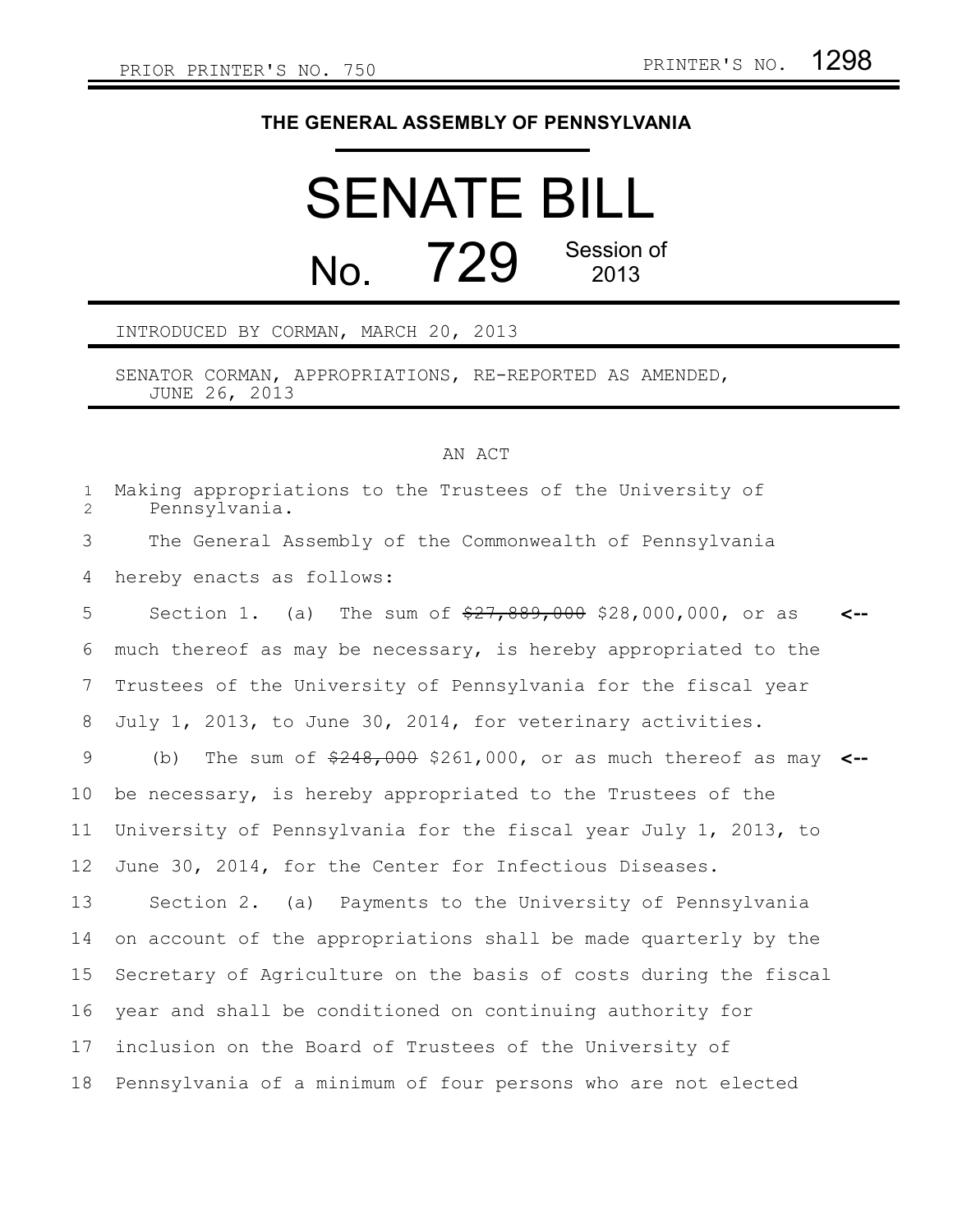officials and who are appointed by the President pro tempore of the Senate, the Minority Leader of the Senate, the Speaker of the House of Representatives and the Minority Leader of the House of Representatives for terms of office coterminous with that of the respective appointing authority; and shall be further conditioned on these appointees receiving full voting rights as members of the board of trustees. 1 2 3 4 5 6 7

(b) The University of Pennsylvania shall provide full, complete and accurate information as may be required by the Department of Agriculture or the chairman or the minority chairman of the Appropriations Committee of the Senate or the chairman or the minority chairman of the Appropriations Committee of the House of Representatives. 8 9 10 11 12 13

(c) The University of Pennsylvania shall report its revenues and expenditures and present its financial statements in accordance with generally accepted accounting principles and procedures for educational institutions as set forth in the "Higher Education Finance Manual (1975)" and the "Commonwealth of Pennsylvania Budget Instructions for the State System of Higher Education, State-Related Universities and Non-State-Related Colleges and Universities." 14 15 16 17 18 19 20 21

(d) The Trustees of the University of Pennsylvania shall report on forms provided by the Department of Agriculture to both the chairman and minority chairman of the Appropriations Committee of the Senate and the chairman and minority chairman of the Appropriations Committee of the House of Representatives by September 30, 2014, on how State-appropriated funds were expended for fiscal year 2013-2014 to reduce the costs to Pennsylvania resident students or to provide services to Pennsylvania residents. 22 23 24 25 26 27 28 29 30

20130SB0729PN1298 - 2 -